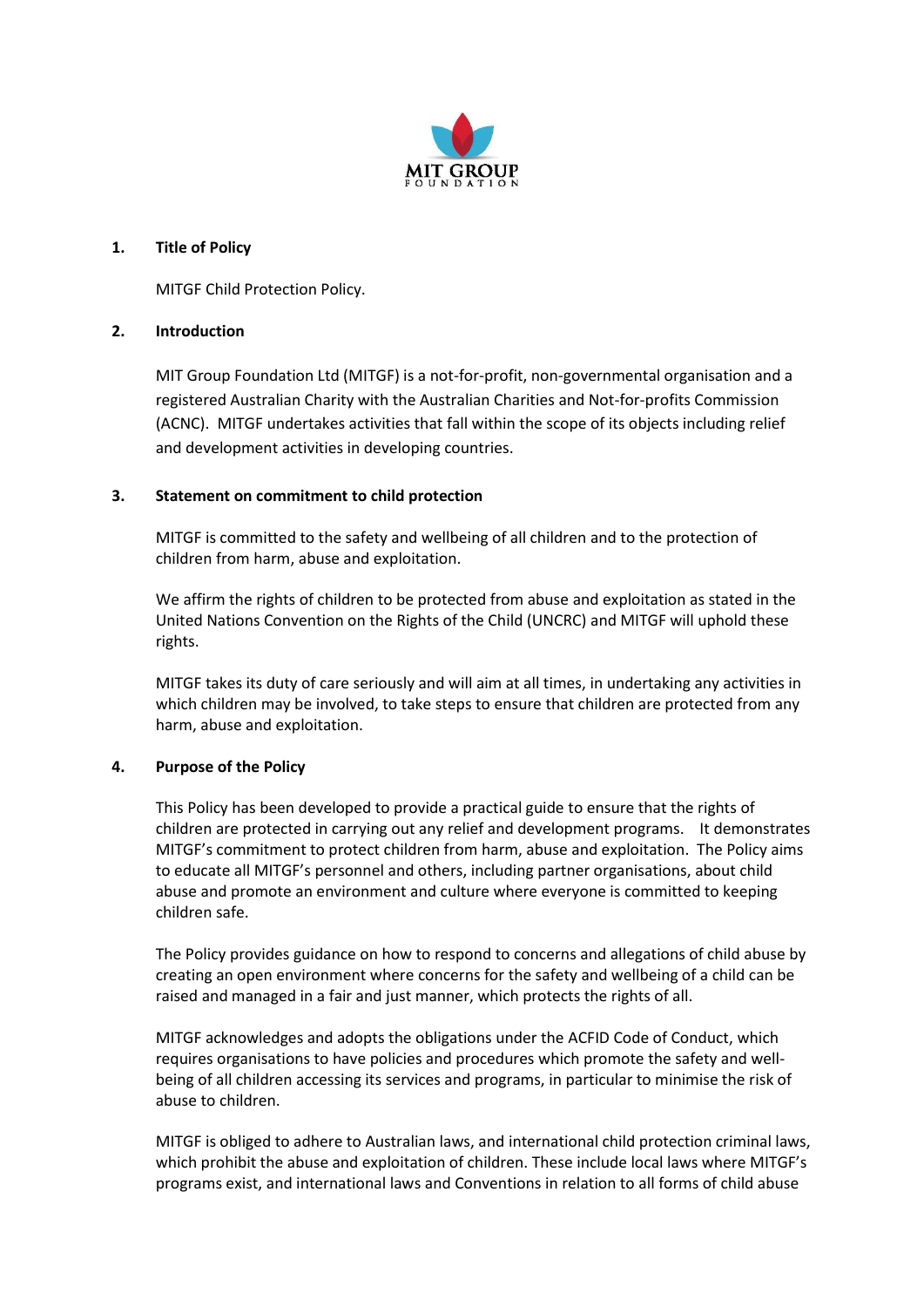and child exploitation, including: child sex tourism, child sex trafficking, child labour and child pornography.

# **5. Guiding principles**

This Policy is guided by the following principles:

- Any form of child abuse and exploitation is unacceptable and will not be tolerated.
- The United Nations Convention on the Rights of the Child is the universal foundation for child protection. All decisions regarding the welfare and protection of children are made based on the Best Interests of the Child Principle.
- All children have a right to be safe at all times, and we have an obligation to provide safe and protective services and environments.
- All children should be equally protected and assisted regardless of their gender, nationality, religious or political beliefs, family background, economic status, physical or mental health or criminal background.
- MITGF recognizes its duty of care to take all reasonable steps to ensure that children are safe from harm.
- MITGF will take proactive steps to create child safe and child friendly programs.
- Adherence to this Policy is a mandatory requirement for all MITGF personnel and the personnel of any partner organisation.
- MITGF will ensure that all staff and associated personnel are made aware of the Policy and their responsibilities.

# **6. Definitions**

**Child:** a person under the age of 18 years.

**Child abuse:** Child abuse includes physical, sexual, emotional, neglect, bullying, child labour and domestic violence. Abuse happens to male and female children of all ages, ethnicity and social backgrounds, abilities, sexual orientation, religious beliefs and political persuasion.

**Child abuse material:** Material that depicts (expressly or implicitly) a child under 18 years of age as a victim of torture, cruelty or physical abuse.

**Child exploitation and abuse:** one or more of the following:

- committing or coercing another person to commit an act or acts of child abuse against a child;
- possessing , controlling, producing, distributing, obtaining or transmitting child exploitation material; or
- committing or coercing another person to commit an act or acts of grooming or online grooming

**Child exploitation material:** Material, irrespective of its form, which is classified as child abuse material or child pornography material.

**Child pornography:** Any representation, by whatever means, of a child engaged in real or simulated explicit sexual activities or any representation of the sexual parts of a child for primarily sexual purposes*.*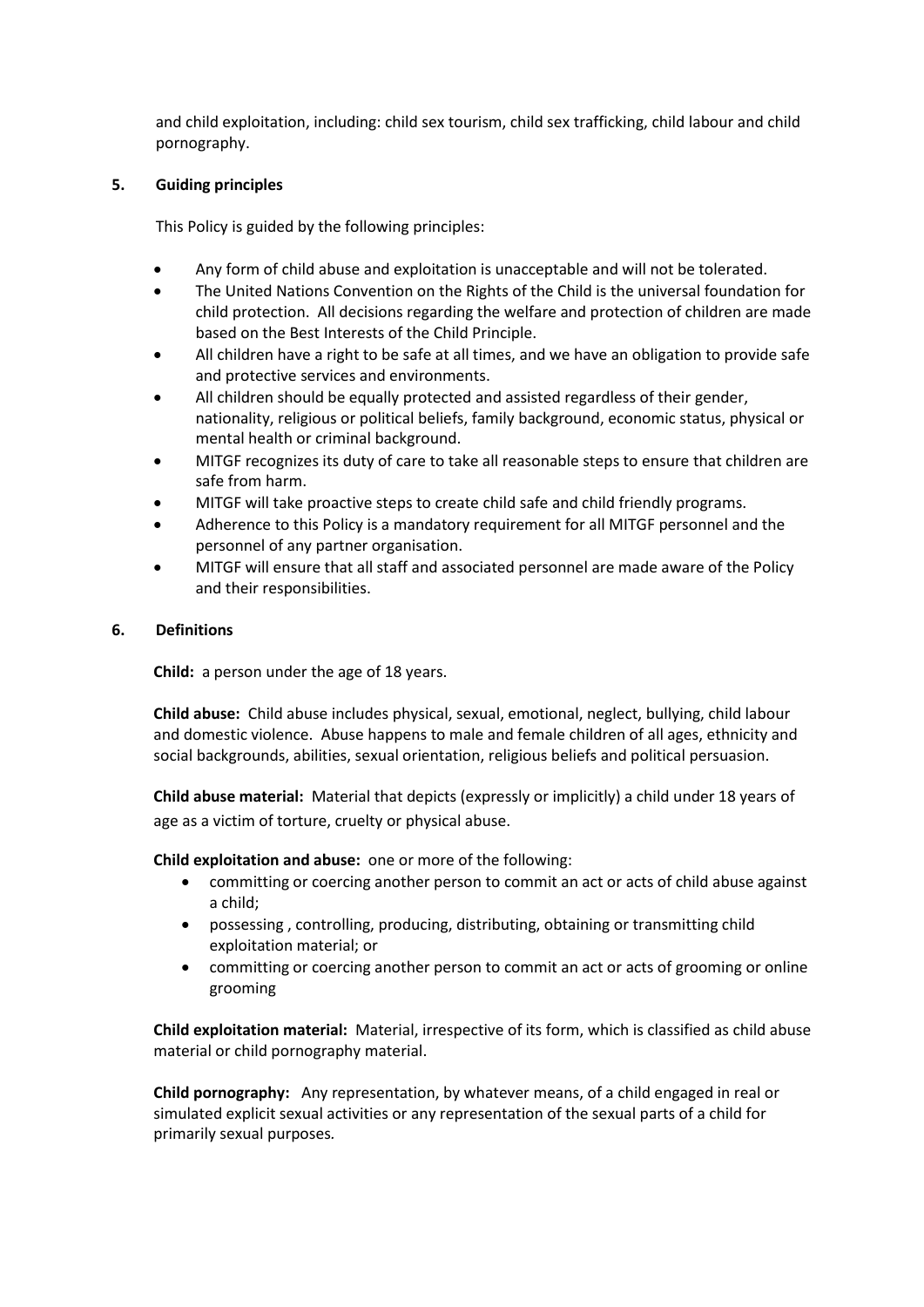**Child pornography material:** Material that depicts a person, or is a representation of a person, who is, or appears to be, under 18 years of age and is engaged in, or appears to be engaged in, a sexual pose or sexual activity, or is in the presence of a person who is engaged in, or appears to be engaged in, a sexual pose or activity, and does this in a way that a reasonable person would regard as being, in all the circumstances, offensive.

**Code of Conduct:** the child protection code of conduct referred to in Clause 9 and set out in Schedule 1 and as amended from time to time.

**DFAT:** Australian Department of Foreign Affairs and Trade.

**Emotional abuse:** inappropriate verbal or symbolic acts towards a child, such as name calling, being put down or continual coldness from a parent or caregiver, to the extent that it affects the child's physical and emotional growth and self-esteem.

**Grooming:** Generally refers to behaviour that makes it easier for an offender to procure a child for sexual activity. For example, an offender might build a relationship of trust with the child, and then seek to sexualise that relationship (for example by encouraging romantic feelings or exposing the child to sexual concepts through pornography.

**Neglect:** is the persistent failure or the deliberate denial to provide a child with the conditions that are normally accepted as being essential for their physical and emotional development and well-being including clean water, food, shelter, sanitation or supervision or care.

**Online grooming:** The act of sending an electronic message with indecent content to a recipient who the sender believes to be under 16 years of age, with the intention of procuring the recipient to engage in or submit to sexual activity with another person, including but not necessarily the sender

**Partner Organisation:** any organisation or person that MITGF works with, or is involved with, in connection with any relief or development programs or projects.

**Personnel:** Personnel are employed by an organisation, whether full-time, part-time, casual, or on a voluntary basis.

**Physical abuse:** the use of physical force against a child that results in harm to the child. This may take the form of slapping, punching, shaking, kicking, burning, shoving or grabbing.

**Sexual abuse:** the use of a child for sexual stimulation or gratification by an adult, older child or adolescent. This can be contact or non-contact acts, including threats and exposing a child to, or involving a child in, pornography.

### **7. Scope of the Policy**

This Policy applies to all of MITGF's personnel and the personnel of any partner organisation in connection with any activity which involves working with children or may involve contact with children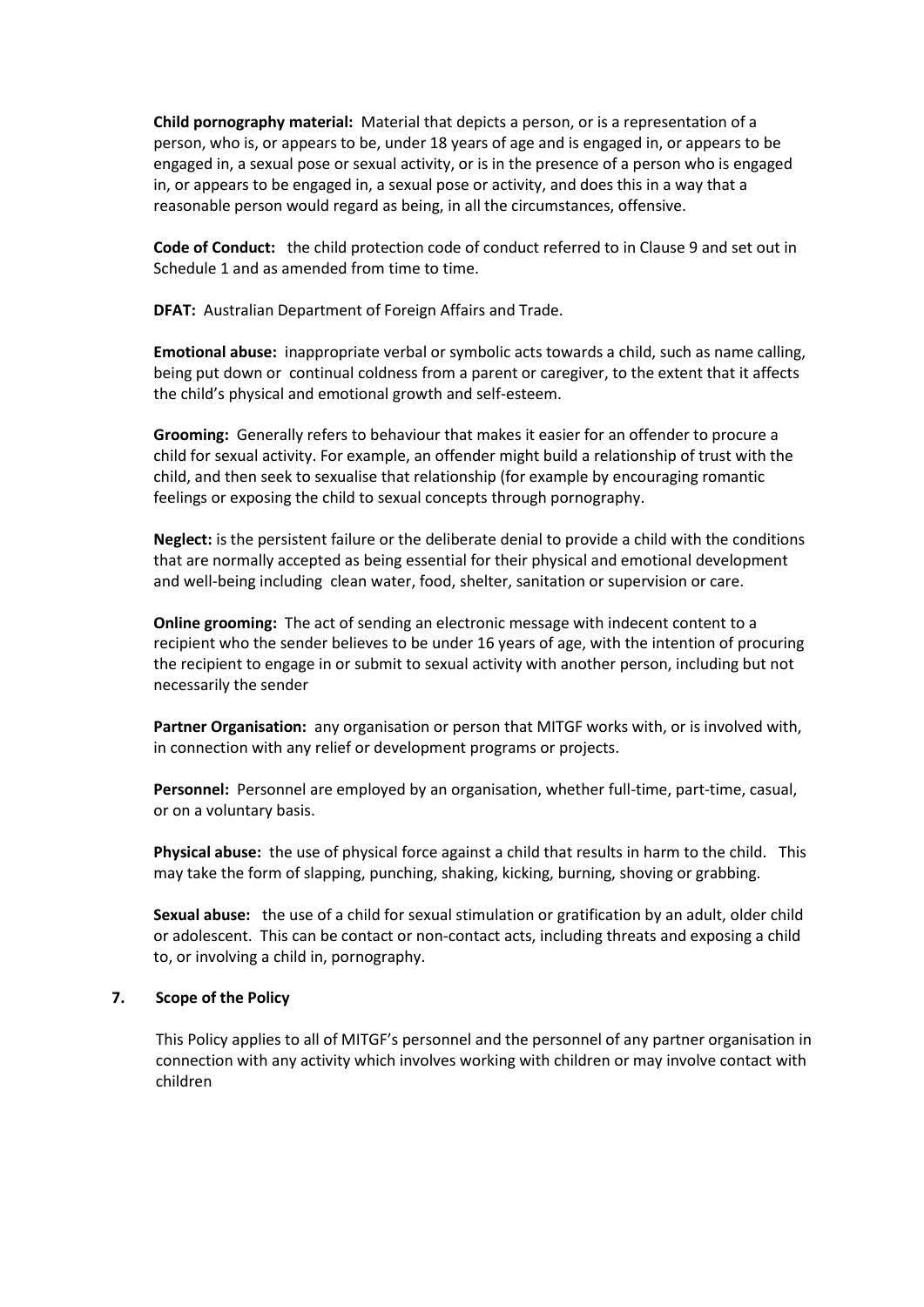## **8. Child protection risk management**

MITGF recognizes that there are potential risks to children in the delivery of our programs. In recognizing these risks, MITGF shall assesses and manages these risks to children in our programs (and in the communities in which we work) to reduce the risk of harm. This is achieved by undertaking a child protection risk assessment on each program. Programs that involve direct work with children are considered a higher risk, and therefore require more stringent assessment.

MITGF shall not permit any person to work with or have contact with children, if that person poses an unacceptable risk to children's safety or wellbeing.

MITGF shall ensure that its personnel and its partner organisation are aware of the Policy and the MITGF Child Protection Code of Conduct.

# **9. Child Protection Code of Conduct.**

MITGF adopts the child protection code of conduct developed by DFAT to provide clear standards of conduct and behaviour expected by MITGF in order to protect children.

MITGF may amend the Code of Conduct from time to time.

MITGF's employment contracts shall include provisions entitling MITGF to terminate the employment of a personnel, suspend or transfer them to other duties, if they breach the Code of Conduct and depending on the nature and severity of the breach.

### **10. Child Safe Recruitment and Screening**

MITGF is committed to child safe recruitment, selection and screening practices to ensure that no one is recruited to work with MITGF who may pose a potential risk to children.

MITGF requires all of MITGF's personnel to comply with the Policy and the Code of Conduct. MITGF shall provide its personnel with a copy of this Policy and a copy of the Code of Conduct.

Each personnel of MITGF must:

- acknowledge receiving a copy of this Policy and a copy of the Code of Conduct and reading and understanding these documents;
- sign the Code of Conduct; and
- comply with this Policy and the standards of conduct and behaviour established in the Code of Conduct

The following process shall be adopted by MITGF in recruiting any personnel whose role involves working with children:

• Interviews will be conducted for all positions, ideally face-to-face, but telephone interviews may be necessary in the international context.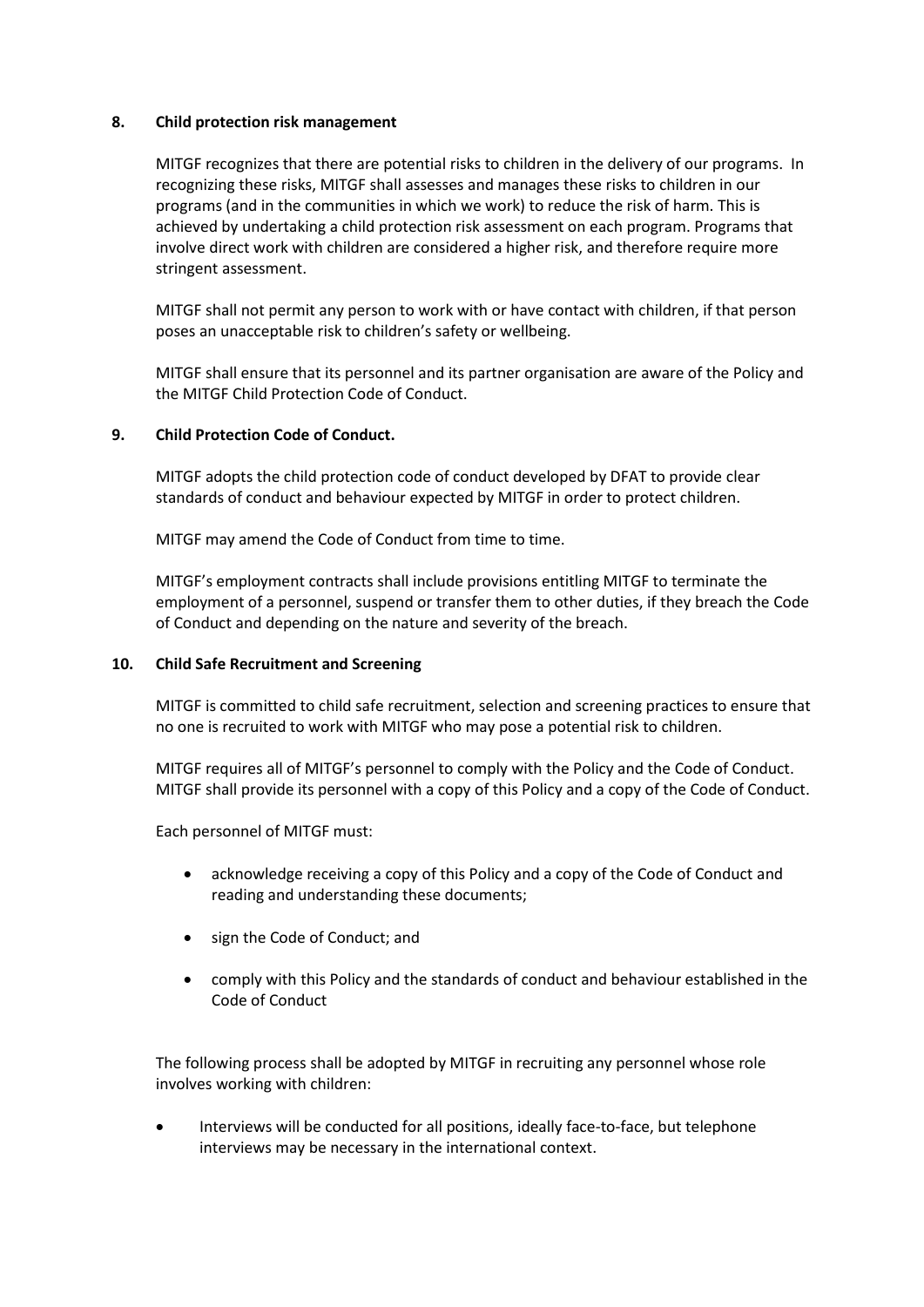- Behavioural-based questions will be used to ask for examples of the candidate's past behaviour and experiences. In positions working directly working with children, MITGF will explore the candidate's motivations for working with children, which will include value-based questions seeking information about the candidate's attitudes to children, professional boundaries, accountability, team work and how they have responded to ethical dilemmas.
- A minimum of three reference checks will be required for all preferred candidates. Where practicable, the candidate's most recent employer/supervisor shall be one of these referees. MITGF will verify the identity of the referee and make direct contact with each of these referees in addition to considering written references. MITGF reserves the right to request additional references.
- A police clearance or relevant criminal history checks depending on the country of origin is required for the preferred candidate. Where police checks are not available or is unreliable, MITGF shall conduct additional background and reference checks and require such candidates to sign an employment declaration stating that they have not been convicted of any sex offence or child-related offence.
- Where the candidate is working directly with children in Australia, they may require a Working with Children Check (depending on the jurisdiction).
- All positions will be subject to a probationary period depending on the length of the contract.

The following process shall be adopted by MITGF in recruiting any personnel whose role involves contact with (but not working with) children:

- A police clearance or relevant criminal history checks depending on the country of origin is required for the preferred candidate. Where police checks are not available or is unreliable, MITGF shall conduct additional background and reference checks and require such candidates to sign a statutory declaration or local legal equivalent stating that they have not been convicted of any sex offence or child-related offence; and
- A minimum of three reference checks will be required for all preferred candidates. Where practicable, the candidate's most recent employer/supervisor shall be one of these referees. MITGF will verify the identity of the referee and make direct contact with each of these referees in addition to considering written references. MITGF reserves the right to request additional references.

MITGF reserves the right to refuse employment to, or terminate any person's employment that may pose a risk to children.

MITGF requires all partner organisations to ensure that its personnel:

- comply with this Policy or the child protection policy adopted by the partner organisation which is comparable to this Policy; and
- comply with the Code of Conduct, or the child protection code of conduct adopted by the partner organisation which is comparable to the Code of Conduct

MITGF requires all partner organisations to comply with all relevant local laws relating to working with children and the protection of children.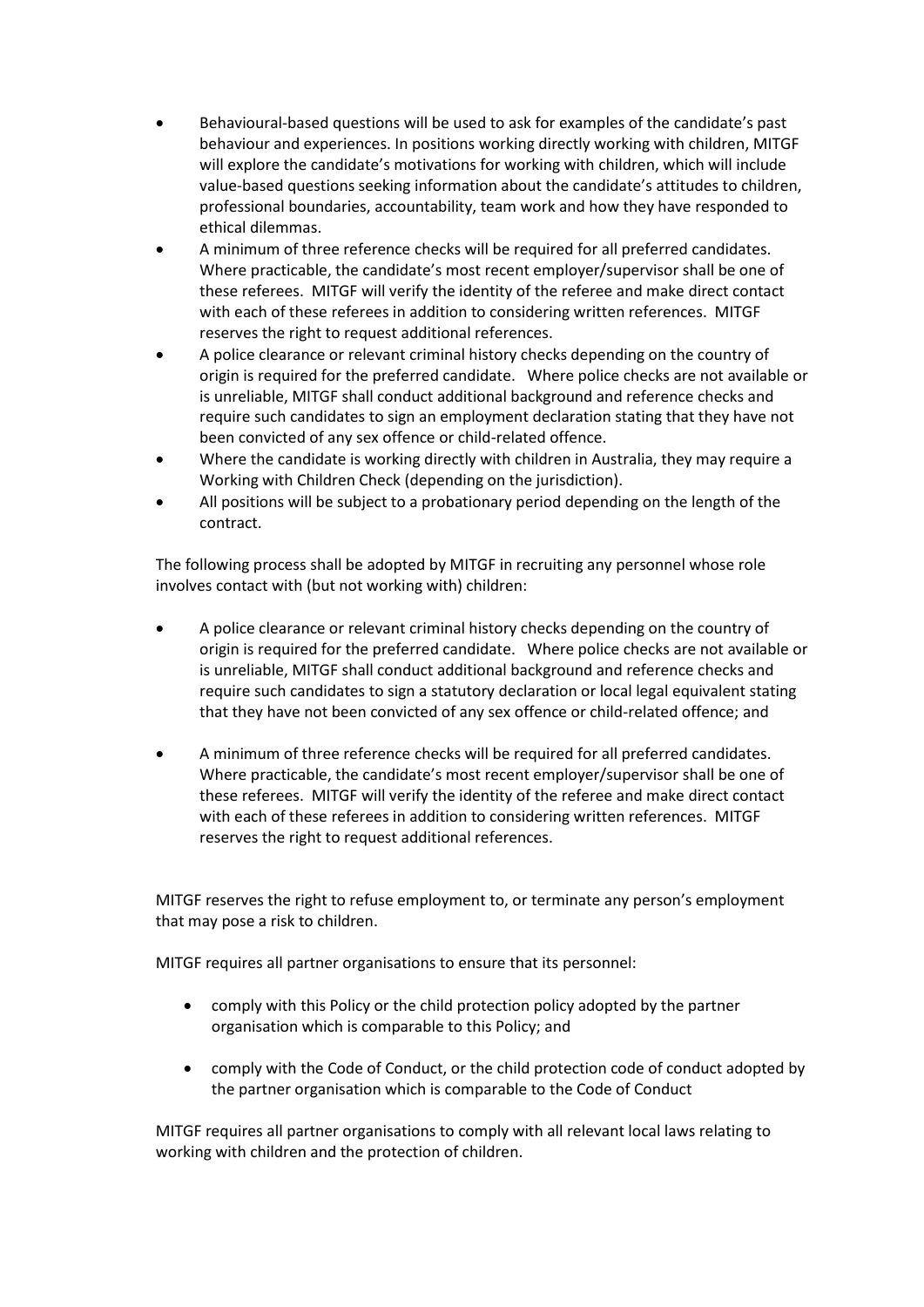# **11. Education and Training**

MITGF is committed to educating its personnel and others in this policy so that they understand the issues concerning child protection and how to reduce risks and create a child safe environment.

This policy shall be made available on the MITGF website.

MITGF shall communicate this policy to all its personnel through its induction and training programs.

Staff working directly with children in particular will be fully trained in all aspects of this policy and its implementation.

Training will also be provided to MITGF staff following any significant update or change to this policy.

# **12. Child Abuse Reporting Procedure**

MITGF considers the abuse and exploitation of children to be completely unacceptable. We will take all concerns and reports of child abuse seriously and act on these reports immediately. A report of child exploitation and abuse may include any disclosure, concern or allegation made by a child or by any other person.

It is mandatory for all MITGF's personnel and others to report concerns or allegations of child exploitation and abuse. If there are any such concerns, the following child abuse reporting procedures should be followed immediately:

### Who should report?

All personnel of MITGF and others including people in the community and partner organisations.

### What should be reported?

- Any disclosure or allegation from a child/community member or staff regarding the safety/abuse exploitation of a child.
- Any observation or concerning behaviour exhibited by any personnel of MITGF or others that breaches the Code of Conduct for working with children.
- Inappropriate use of the organisation's photographic equipment or computers including evidence of child pornography.
- Personnel engaging in suspicious behaviour that could be associated with sexual exploitation or trafficking.

### Who to report to?

• Child exploitation and abuse reports should be made to the President of MITGF (Email: [shesh.ghale@mit.edu.au](mailto:shesh.ghale@mit.edu.au) or Tel: +61 3 8600 6762).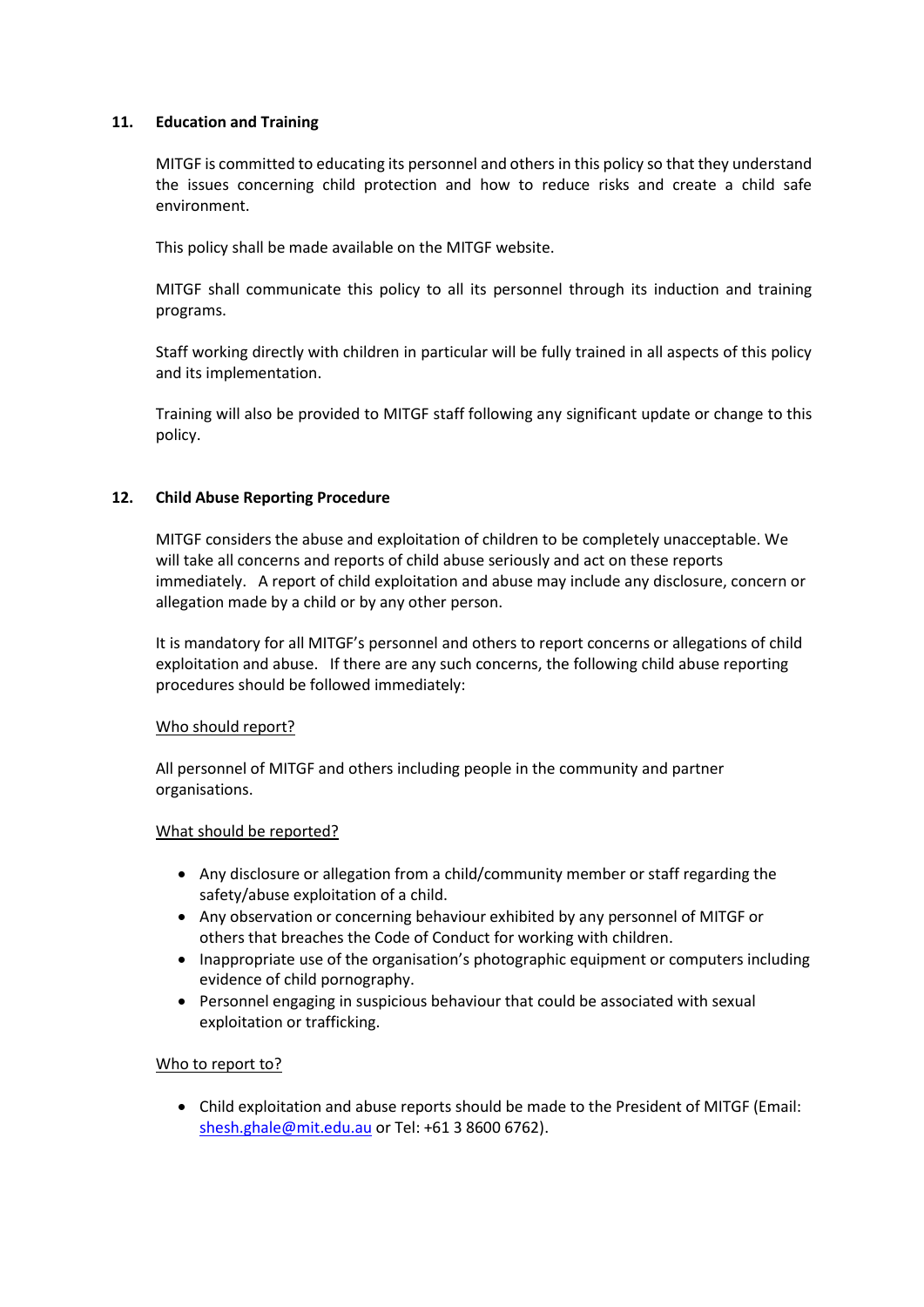- For reporting of child abuse overseas, if a designated in country person such as a Child Protection Officer has been appointed, the reporting should be made to that person in the first instance.
- DFAT: If the report concerns a person engaged in or in connection with activities funded by DFAT, child abuse reports must also be made to the DFAT Child Protection Compliance Section

# Reporting of child abuse in Australia

- Child exploitation and abuse reports should be made to the President of MITGF.
- An initial assessment will be made based on the quality and reliability of the information and a decision will be made on what steps to take.
- Reporting child abuse in Australia is a clearer process compared to responding to incidents that occur overseas. In all Australian states and territories, sexual and physical abuse of children are crimes.
- Additionally, in some jurisdictions it is a criminal offence for persons who are in positions of power and trust (e.g. teacher, parent, carer) to engage in sexual activity with children.
- Reporting child abuse can either be made to the local state police or the state child protection authorities. If there is an allegation or suspicion of child sexual abuse by a personnel of MITGF, these matters will be reported to the state police. In most Australian states there are specialised units dealing with child sexual crimes. In Victoria, the contact details of these authorities are:
	- Victoria Police: 000 - Child Protection, Dept of Human Services: 131278 (Child Protection Crisis Line, 24 hours, 7 days a week toll free within Victoria)
- If there are concerns that a child is being sexually abused by someone external to the organization, MITGF will contact the state police and/or child protection authorities.
- Concerns about the welfare of the child in relation to neglect and/or emotional abuse will be reported to the child protection authorities in each state or territory.
- Concerns about people engaging in child sex tourism, child sex trafficking and child pornography should be reported to the Australian Federal Police - Contact details are:
	- Australian Federal Police: (02) 6131 3000 (National switchboard)

Reporting of child abuse allegations overseas

- Child exploitation and abuse reports should be made to the designated in country person (if appointed), otherwise to the President of MITGF.
- An initial assessment will be made based on the quality and reliability of the information and a decision will be made on what steps to take.
- A local reporting procedure will guide the process based on whether the allegation constitutes a criminal offence in the country, or whether it is a breach of the Code of Conduct and capable of being dealt with as a disciplinary matter.
- The first step will be to gather all the relevant information and address any health and protection needs of the child. The matter may be directly referred to the local police and or authorities if the allegations are considered to be criminal offences.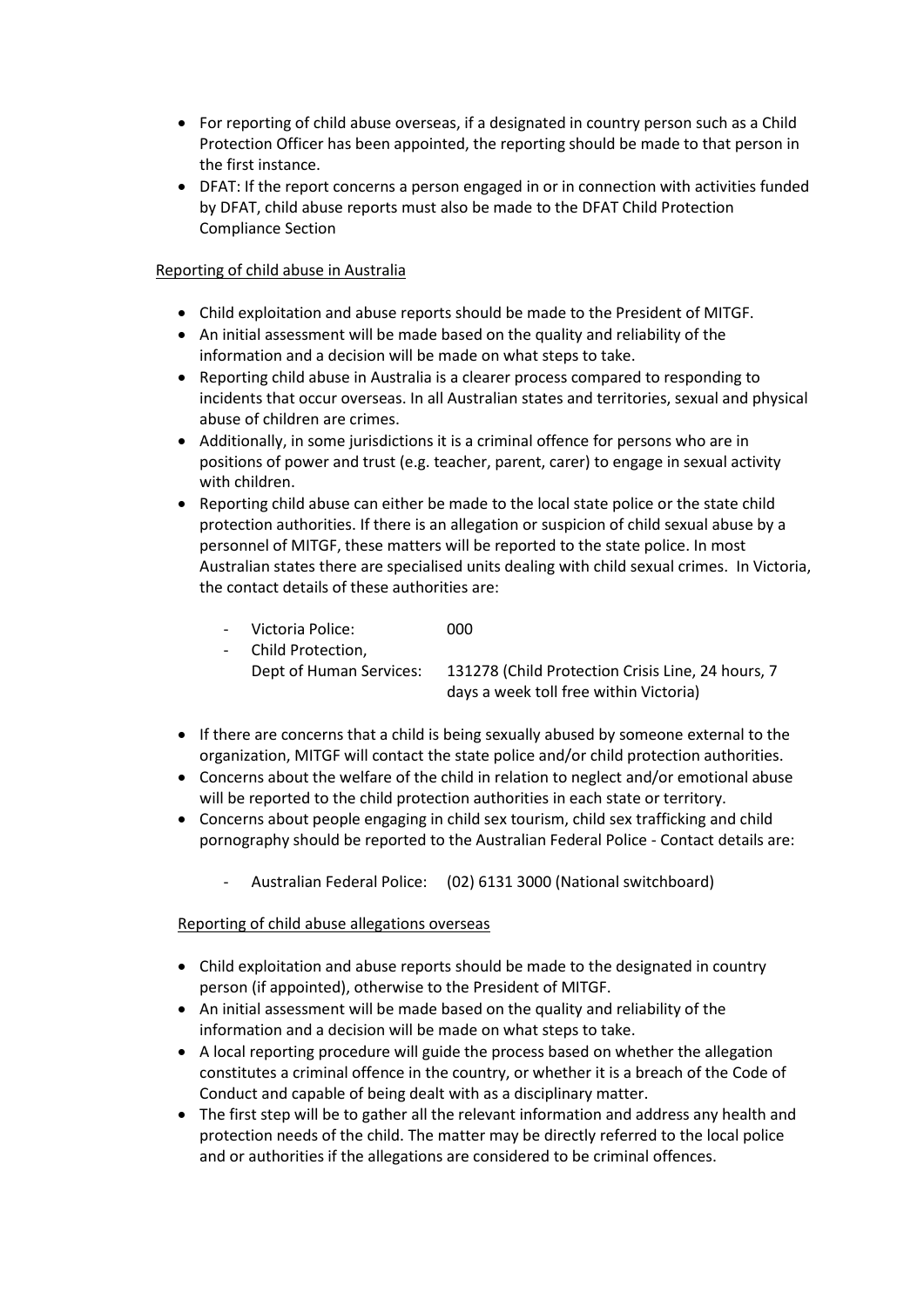• If the incident has occurred outside of the program the matter will be referred to an external body or agency dealing with child protection matters in the country.

# When to report?

Child abuse concerns should be raised immediately, and, where relevant, the DFAT Child Protection Compliance Section must be notified immediately.

### How should it be reported?

Verbally and in writing by completing an incident report, where available. Include any documentary evidence where available.

#### What will happen next?

- MITGF will then decide upon the next step. This will involve either:
	- Interviewing the person/persons who made the allegations or other witnesses to gather more information with which to make a decision;
	- Report to local police and or child protection authority;
	- Report made to the Australian Federal Police;
	- Handled internally if it is not a criminal matter; or
	- No further action taken
- MITGF will treat all concerns raised seriously and ensure that all parties will be treated fairly and the principles of natural justice will be a prime consideration. All reports will be handled professionally, confidentially and expediently.
- All reports made in good faith will be viewed as being made in the best interests of the child regardless of the outcomes of any investigation. MITGF will ensure that the interests of anyone reporting child abuse in good faith are protected.
- Any employee who intentionally makes false and malicious allegations, will face disciplinary action.
- The rights and welfare of the child is of prime importance. Every effort must be made to protect the rights and safety of the child throughout the investigation.

### Responding to disclosure by a child.

- When a child discloses that he or she has been abused, they may be feeling scared, guilty, ashamed, angry and powerless.
- If a child discloses abuse, whatever the outcome, the child must be taken seriously
- When a child discloses they are being harmed, the recipient can show your care and concern for the child by:
	- Listening carefully
	- Telling the child they believe him or her
	- Telling the child it is not their fault and he/she is not responsible for the abuse
- The recipient should try and obtain some details such as where the abuse is taking place, school, home, work etc; is it currently occurring or did occur in the past, and the name of perpetrator if possible.

### Other actions to take:

• Protect the child - Once an allegation is made there should be an immediate response that protects the child from further potential abuse or exploitation. The child may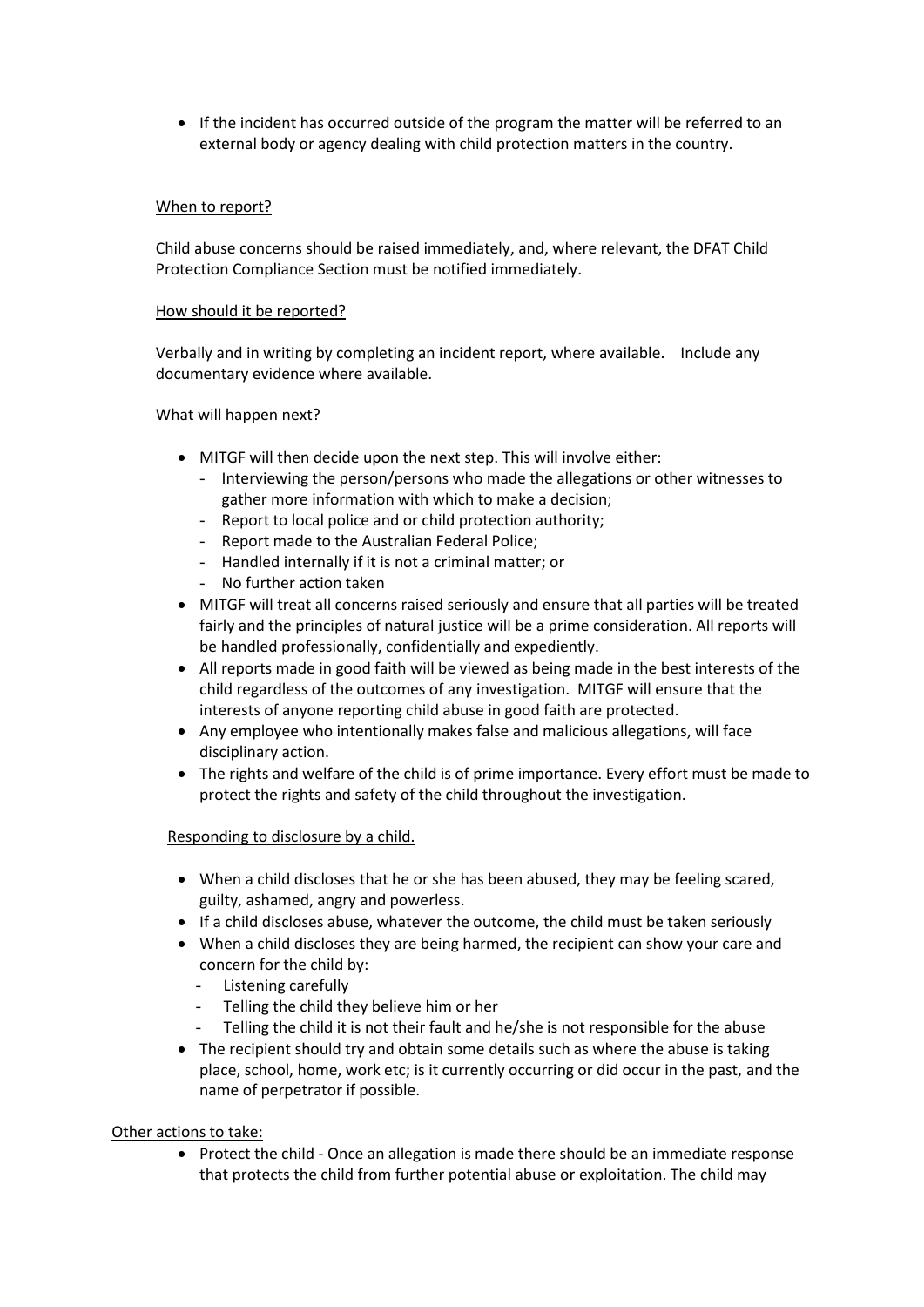require medical assistance or counselling support. If the child is in immediate danger arrangements should be made for the child to go to a safe place.

- Distance the alleged perpetrator The best interest of the child may warrant the standing down of a personnel.
- Confidentiality All reports, the names of people involved and the details will remain confidential. Details will be released on a "need to know" basis or when required by relevant local or Australian law or a notification to police or child protection authorities is made.

# **13. Use of Images and messages**

MITGF use its best endeavours, at all times, to portray children in a respectful, appropriate and consensual way and not in a vulnerable or submissive manner.

When photographing, filming or using children's images, MITGF shall :

- endeavour to comply with any local traditions or restrictions for reproducing personal images;
- obtain informed consent from the child and parent or guardian including explaining how the image will be used;
- ensure that there are no identifying information about the child when publishing the image; and
- ensure images are an honest representation of the context and facts.

### **14. Policy review**

MITGF's Child Protection Policy will be reviewed on an annual basis, or as otherwise determined by the Board of Directors of MITGF.

### **Acknowledgements:**

- Adapted from *Example Good Practice Child protection Policy, ACFID Guidelines for the Development of a Child Protection Policy, July 2008.*
- *Child Protection Policy for the Australian Government's Aid Program, DFAT, January 2013.*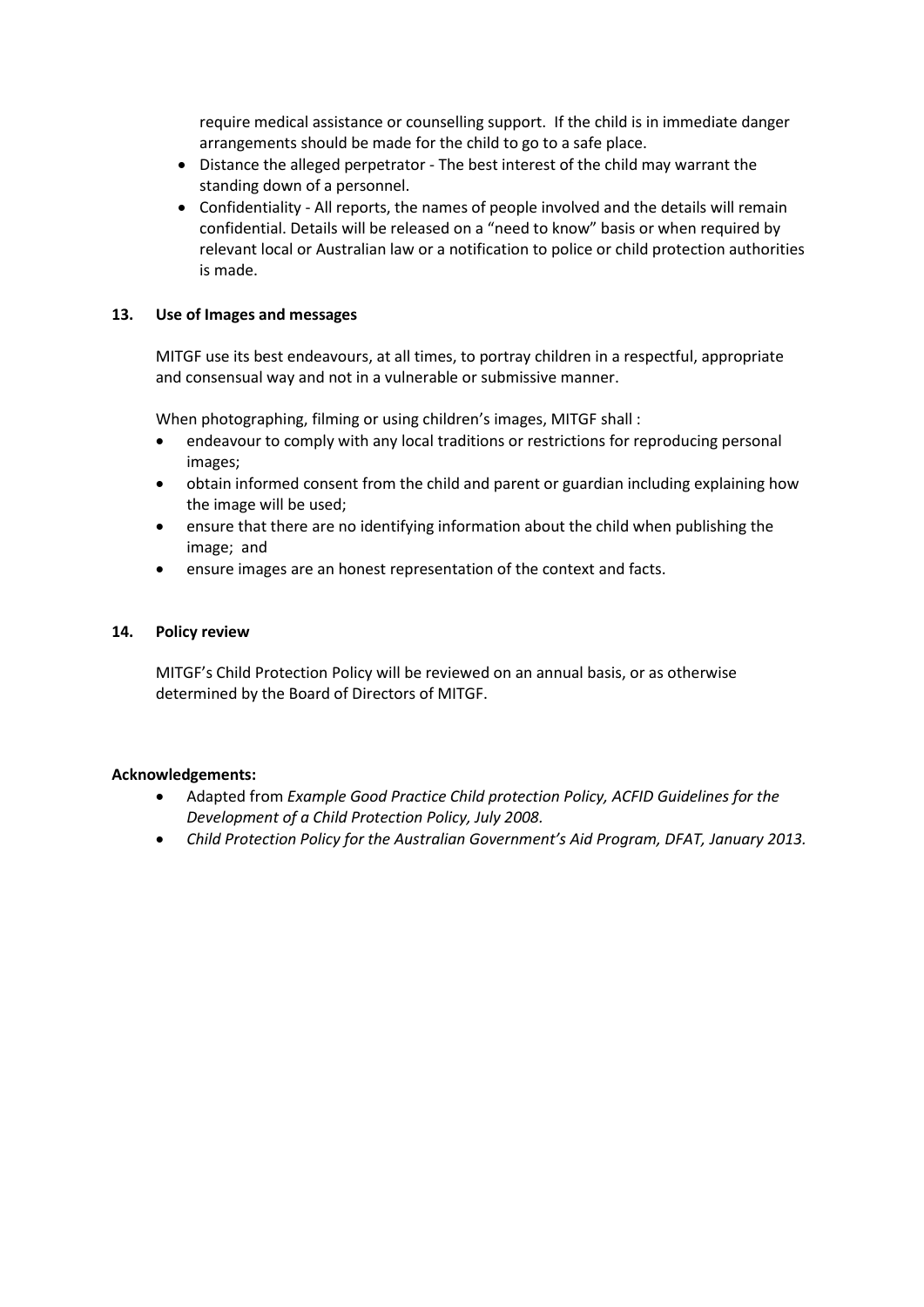# **Schedule 1 MITGF Child Protection Code of Conduct**

I, Einsert name], acknowledge that I have read and understand MITGF's *Child Protection Policy,* and agree that in the course of my association with MITGF, I must**:**

- treat children with respect regardless of race, colour, gender, language, religion, political or other opinion, national, ethnic or social origin, property, disability, birth or other status;
- not use language or behaviour towards children that is inappropriate, harassing, abusive, sexually provocative, demeaning or culturally inappropriate;
- not engage children under the age of 18 in any form of sexual intercourse, or sexual activity, including paying for sexual services or acts;
- wherever possible, ensure that another adult is present when working in the proximity of children;
- not invite unaccompanied children into my home, unless they are at immediate risk of injury or in physical danger:
- not sleep close to unsupervised children unless absolutely necessary, in which case I must obtain my supervisor's permission, and ensure that another adult is present if possible;
- use any computers, mobile phones, video cameras, cameras or social media appropriately, and never to exploit or harass children or access child exploitation material through any medium;
- not use physical punishment on children;
- not hire children for domestic or other labour which is inappropriate given their age or developmental stage, which interferes with their time available for education and recreational activities, or which places them at significant risk of injury;
- not give or provide children with, or encourage any child to take, alcohol or illegal drugs;
- not show favouritism through the provision of gifts or inappropriate attention;
- comply with all relevant local laws, including labour laws in relation to child labour;
- immediately report concerns or allegations of child exploitation and abuse and policy non-compliance in accordance with appropriate procedures (such as in accordance with the procedures set out in the MITGF Child Protection Policy or any procedures set out in any similar policy followed by a partner organisation or any reporting requirements under local laws); and
- immediately disclose all charges, convictions and other outcomes of an offence, which occurred before or occurs during my association with MITGF that relate to child exploitation or child abuse.

#### **When photographing or filming a child or using children's images for work-related purposes, I must:**

• assess and endeavour to comply with local traditions or restrictions for reproducing personal images before photographing or filming a child;